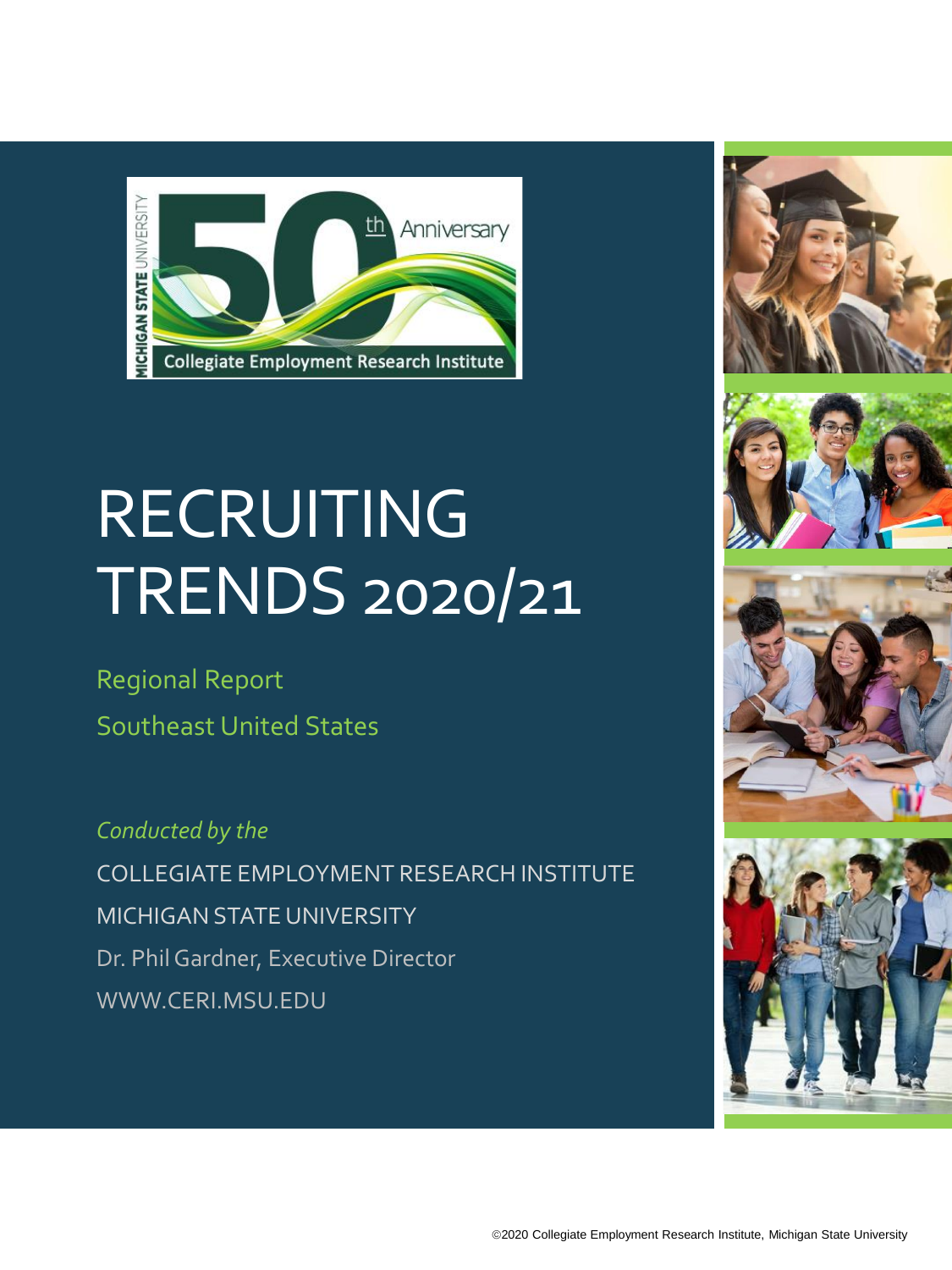## 50 Employers recruit in region

Companies from all over country send representatives to this region



View and download complete report at www.ceri.msu.edu

### **Year Over Year Change in BA/BS Hiring**



Historical review of national hiring trends for last 10 years. 2019-2020 failed to reach its projected target due to COVID-19.

## **Regional Organizational Profile**

| Size: |                |
|-------|----------------|
|       | 19% < 100      |
|       | 22% 100-499    |
|       | 23% 500-3,999  |
|       | $35\% > 4,000$ |
|       |                |

Key Sectors:

- 21% PB&SS
- 12% Education
- 13% Manufacturing
	- 9% Government
	- 8% Non-profits
	- 6% Finance & Ins.

35% of companies from states within region: 43% of companies fewer than 500 employees but only 31% for 500 to 3,999 and 26% over 4,0000 employees from region. Larger companies are more likely coming from: MI, TX, and WA.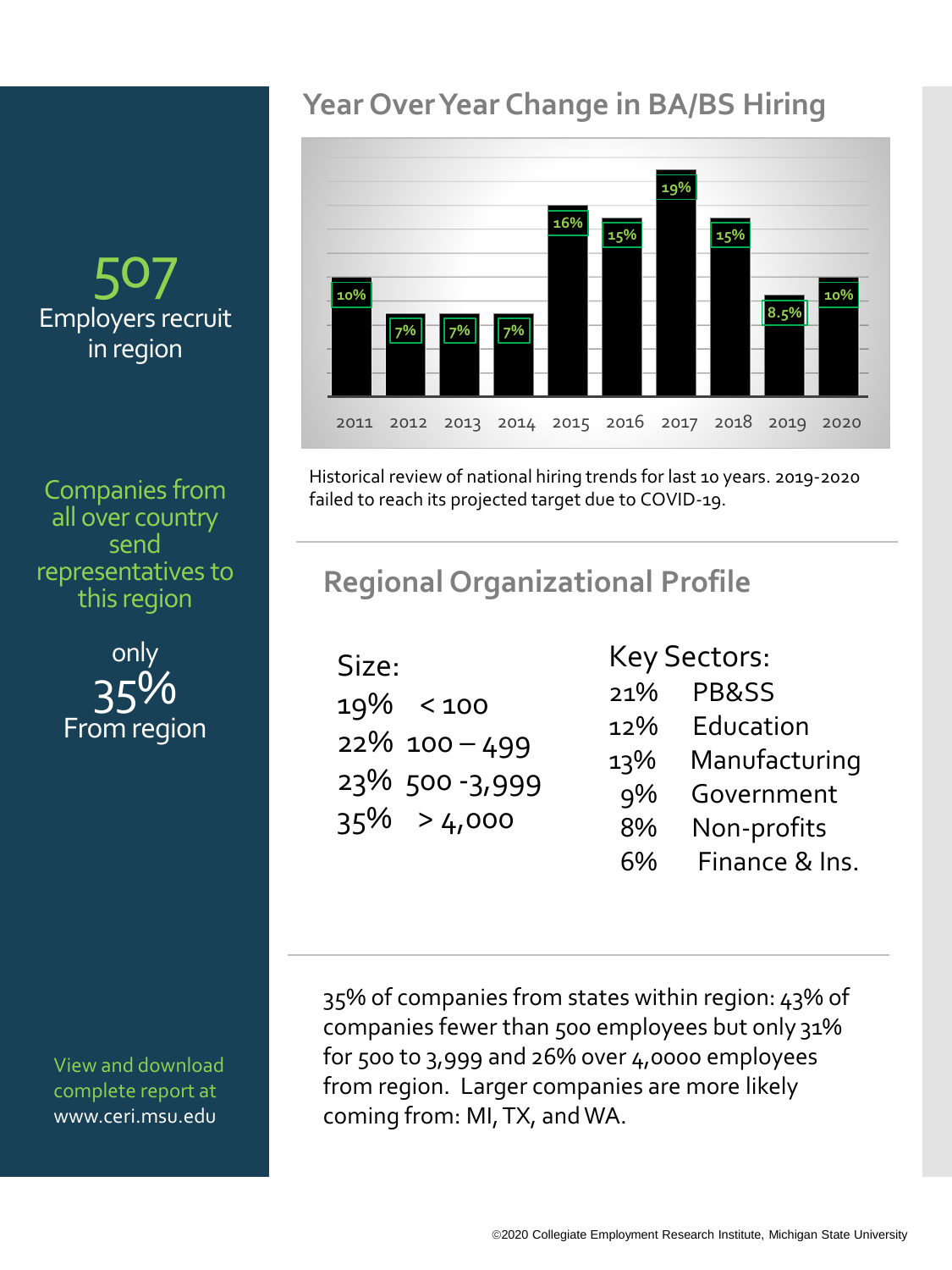Adjustments in recruiting:2020

Suspended Recruiting: No hiring No offers made 10% Offers rescinded 4%

Suspended Recruiting: Hiring Hiring as planned 11% Hired fewer 8% Hire but also rescinded 4% Continued Recruiting: Hiring Hired as planned 60%

Approach to fall recruiting 2020

- 5% Not engage in college recruiting this year
- 9% Delay decision to recruit until early 2021
- 11% In-house but not on campus
- 56% Completely virtual with partners
- 18% On campus if possible & virtual

# 14% Did not hire any graduates in 2020

53% Rated overall college labor market GOOD to EXCELLENT

71% Rated their industry sector GOOD to EXCELLENT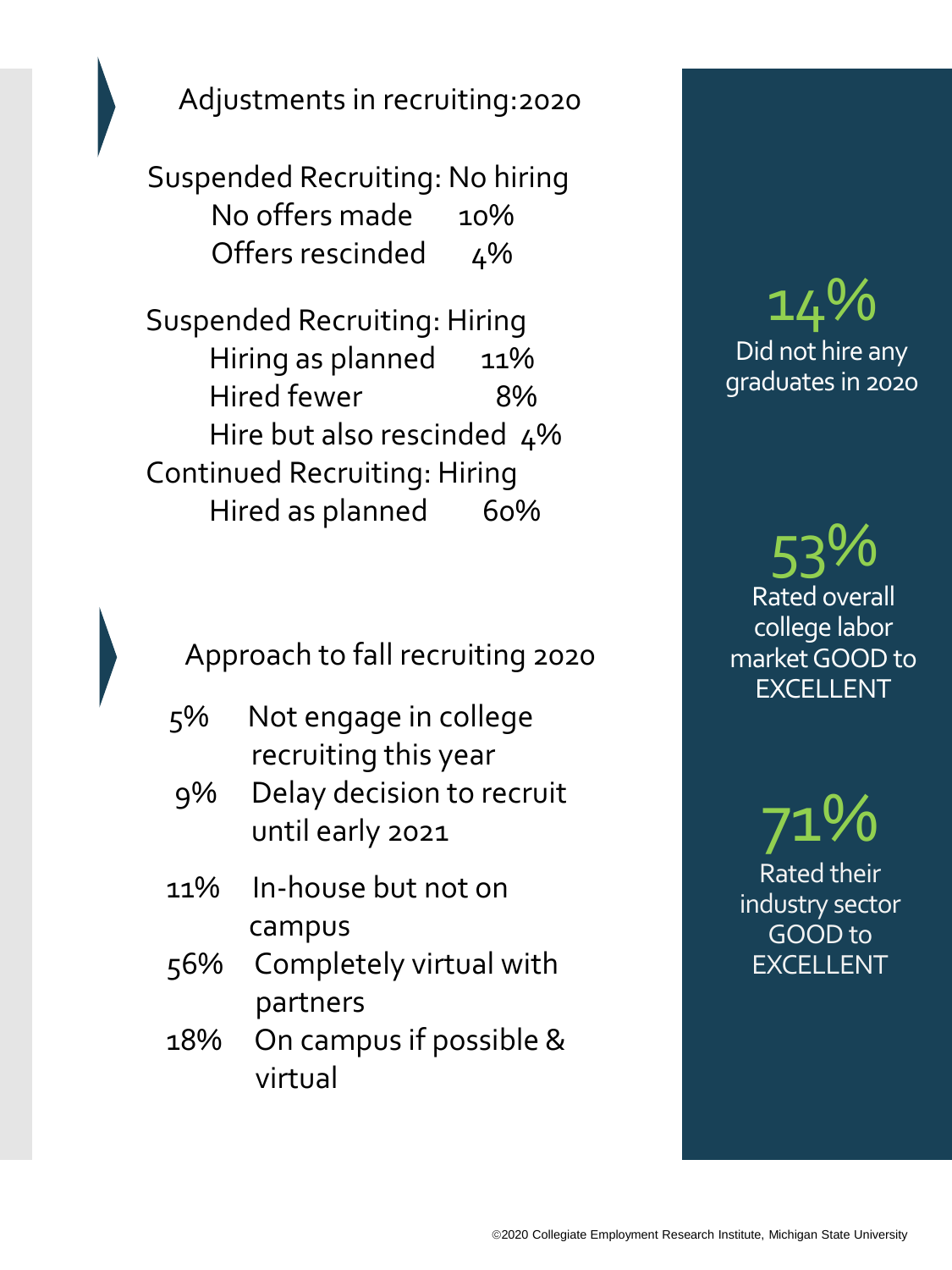## Southeast

Georgia Florida North Carolina South Carolina

32% **Total Hires 179.3 184.9 <sup>3</sup>** Actively recruiting but plans are TBD

View and download complete report at www.ceri.msu.edu

#### Hiring Intentions for 2020-21

3% Do not plan to hire 23% Established preliminary plans 38% Established definite plans 32% Plans To Be Decided

# **Regional Hiring Outlook**

| <b>Degree Level</b> | <b>New Hires</b><br>2019/20 (avg.) | <b>New Hires Anticipated</b><br>$2020/21$ (avg.) | Change from<br>2019/20 (%) |
|---------------------|------------------------------------|--------------------------------------------------|----------------------------|
| Associate           | 57.3                               | 67.4                                             | 18                         |
| <b>Bachelor</b>     | 136.1                              | 137.5                                            | $\mathbf{1}$               |
| <b>MBA</b>          | 37.4                               | 36.9                                             | $-1$                       |
| <b>Master</b>       | 45.1                               | 46.7                                             | 3                          |
| <b>Total Hires</b>  | 179.3                              | 184.9                                            | з                          |

## Size Matters: Bachelor Example

| <b>Employees</b> | <b>New Hires</b><br>2019/20 (avg. | <b>New Hires Anticipated</b><br>2020/21(avg.) | <b>Change from</b><br>2019/20 (%) |
|------------------|-----------------------------------|-----------------------------------------------|-----------------------------------|
| < 100            | 6.3                               | 7.0                                           | 11                                |
| 100 to 499       | 14.3                              | 13.8                                          | -3                                |
| 500 to 3,999     | 70.0                              | 89.8                                          | 27                                |
| >4,000           | 313.2                             | 305.5                                         | $-2$                              |